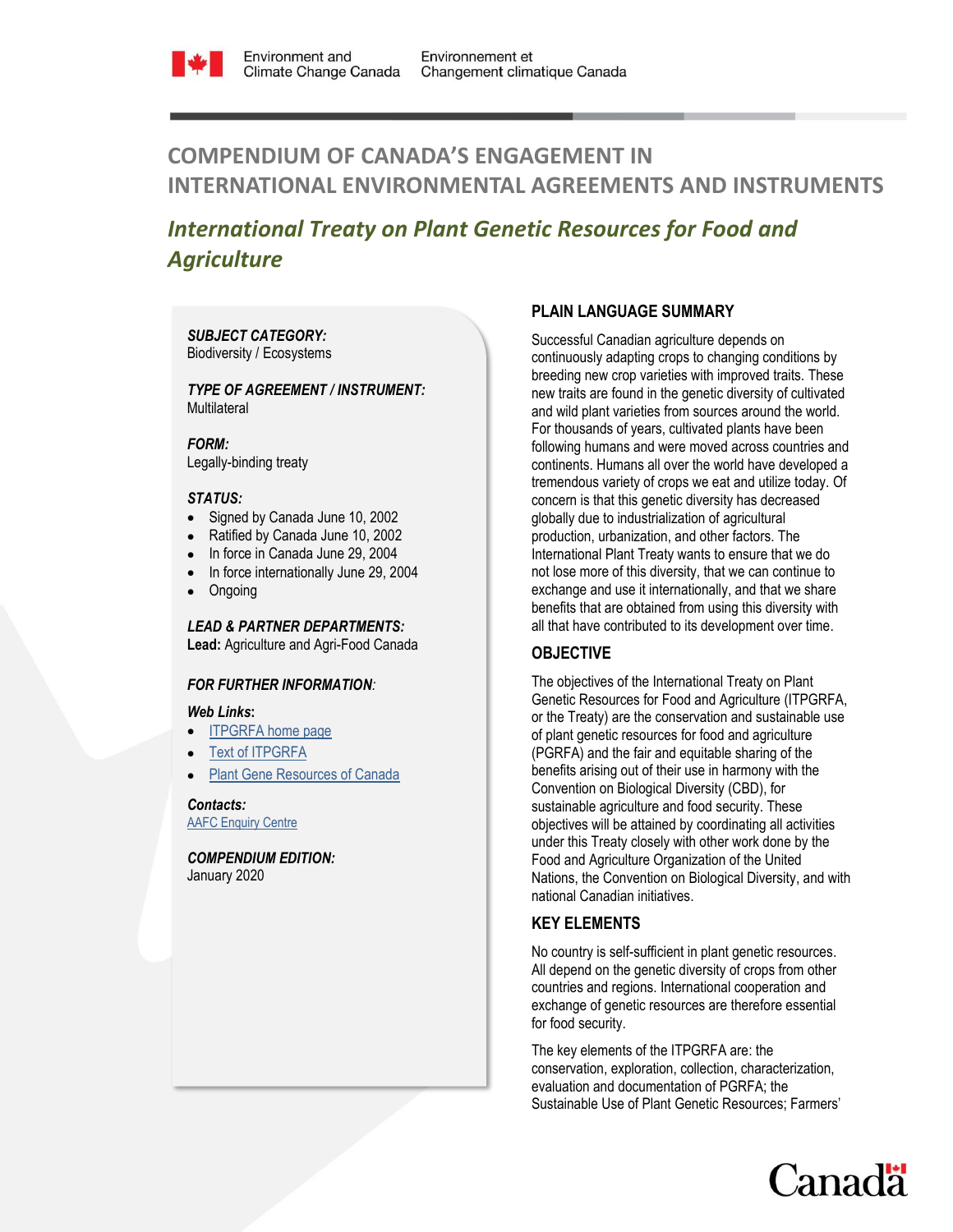Rights; a Multilateral System of Access and Benefitsharing (MLS); and a Funding Strategy.

A multilateral international agreement for the fair and equitable sharing of benefits arising from the use of these resources has for the first time been practically implemented through the Treaty and it[s Multilateral](http://www.fao.org/plant-treaty/areas-of-work/the-multilateral-system/overview/en/)  [System \(MLS\).](http://www.fao.org/plant-treaty/areas-of-work/the-multilateral-system/overview/en/)

The ITPGRFA Funding Strategy is composed of several elements, including: allocation of predictable and adequate resources by international bodies for the implementation of plans and programs promoted under the Treaty; national funding for national activities; the [Global Crop Diversity Trust,](https://www.croptrust.org/) established in 2004; financial resources provided on a voluntary basis through bilateral, regional and multilateral channels; and the Treaty's Benefit-sharing Fund which receives contributions from governments, industry, foundations and non-governmental organizations, and monetary benefits arising from the use of genetic resources obtained using the Standard Material Transfer Agreement when accessing germplasm from the MLS. The Benefit-sharing Fund invests directly in projects supporting farmers in developing countries to conserve crop diversity in their fields and assisting farmers and breeders to adapt crops to changing needs and demands.

## **EXPECTED RESULTS**

PGRFA are the foundation of global food systems. The Treaty promotes a globally integrated approach to the exploration, conservation and sustainable use of PGRFA. It provides facilitated access to millions of samples of PGRFA from 146 countries through the Treaty's MLS". The MLS covers 64 of the most important crops for global food security that together account for 80% of the food we derive from plants.

All countries are interdependent when it comes to PGRFA. Facilitated access to genetic resources is critical to ensure production stability, resiliency and long-term sustainability, protecting the ability to improve crop varieties and to respond to emerging threats to food security.

## **CANADA'S INVOLVEMENT**

Effective implementation of this Treaty is vital for Canada. Most of Canada's major crops originated elsewhere and great diversity in most of them is found in other countries. Canada preserves less than 2% of global crop genetic resources in Canadian gene banks.

Canada's participation in the Treaty provides it with facilitated access to millions of samples of PGRFA from 146 countries through the Treaty's MLS. The Treaty

provides legal clarity and globally accepted terms for germplasm exchange, alleviating the earlier situation of "access chill", when many countries were not sharing their PGRFA.

Canada's laws are consistent with the ITPGRFA and it participates actively in all key elements of the Treaty. In particular, the Treaty ensures that plant breeders can access PGRFA under the management and control of the Government of Canada and in the public domain through the Multilateral System of Access and Benefitsharing. Canada implements measures to share benefits derived from the use of PGRFA in accordance with the provisions of the Treaty.

The following Canadian federal gene bank collections holding public domain PGRFA under the management and control of Canada are included within the MLS: Plant Gene Resources of Canada, Saskatoon, Saskatchewan; Canadian Clonal Genebank, Harrow, Ontario; and Canadian Potato Genetic Resources, Fredericton, New Brunswick. These PGRFA are available under the terms of the Standard Material Transfer Agreement ("SMTA"). The Canadian gene banks provide samples of all PGRFA using the SMTA of the MLS and of crops not in the Treaty's MLS.

In Canada, Agriculture and Agri-Food Canada (AAFC) is the leading government agency in all dealings regarding the ITPGRFA. As most 146 countries that are Parties to the Treaty, Canada has nominated a [National](http://www.fao.org/plant-treaty/countries/national-focal-points/en/)  [Focal Point to the Treaty.](http://www.fao.org/plant-treaty/countries/national-focal-points/en/)

## **RESULTS / PROGRESS**

## *Activities*

AAFC played a key leadership role in negotiating the Treaty and developing instruments for its implementation. Canada's important role is well recognized in this international sphere, contributing to global capacity building and food security while ensuring Canada's access to genetic resources for agriculture. The most recent Governing Body Meeting of the Treaty [\(GB-8\)](http://www.fao.org/plant-treaty/meetings/meetings-detail/en/c/1111365/) was held in November 2019.

Canada participates in the the *Ad hoc* Technical Committee on Sustainable Use of Plant Genetic Resources for Food and Agriculture, which provides advice on: coordination of the Programme of Work on Sustainable Use of Plant Genetic Resources for Food and Agriculture and Supporting Initiatives; cooperation with the CBD and other international processes and institutions in the field of sustainable use of PGRFA.

Canada is a member of the [Compliance Committee,](http://www.fao.org/plant-treaty/areas-of-work/compliance/en/) which promotes compliance with all the provisions of the International Treaty and addresses issues of non-

<sup>©</sup> Her Majesty the Queen in Right of Canada, represented by the Minister of Environment and Climate Change, 2020